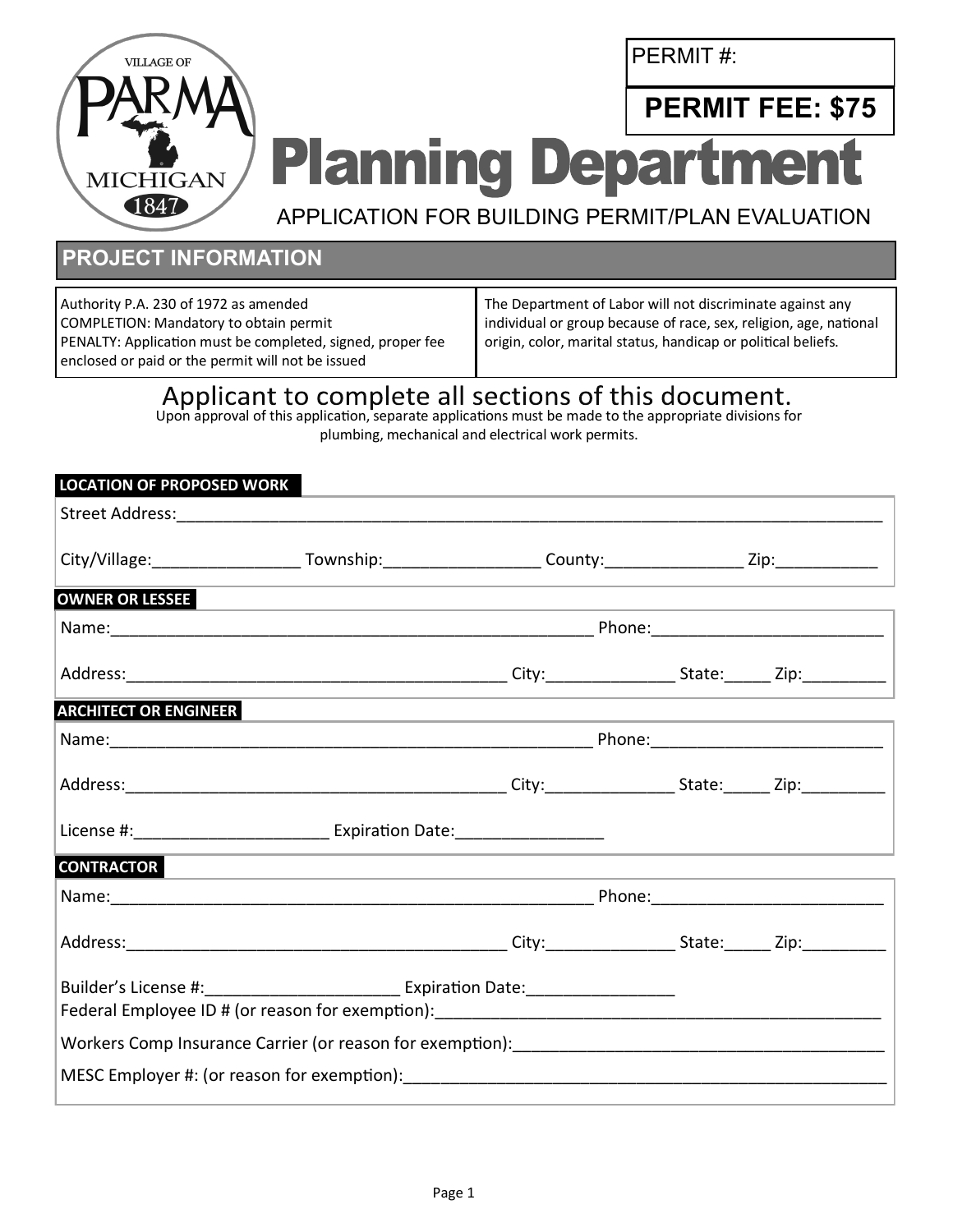| TYPE OF IMPROVEMENT (Check all that apply)                                                                                                     |                                                                                                                                    |                                                                                                                                            |  |  |  |
|------------------------------------------------------------------------------------------------------------------------------------------------|------------------------------------------------------------------------------------------------------------------------------------|--------------------------------------------------------------------------------------------------------------------------------------------|--|--|--|
| <b>New Building</b><br>Addition<br>Alteration<br>Repair<br>Wrecking/Demolition<br>Mobile Home Set-Up<br>Foundation Only<br>Premanufacture      | Relocation<br><b>New House</b><br>New House/Garage<br><b>BOCA</b><br><b>HUD</b><br>Double Wide<br>Pole Barn<br>Garage              | BOCA Certified? ____ YES ___<br><b>NO</b><br>Roof Repair<br><b>Replacement Window</b><br>Re-roofing<br>In Ground Pool<br>Above Ground Pool |  |  |  |
| <b>REVIEW TO BE PERFORMED</b>                                                                                                                  |                                                                                                                                    |                                                                                                                                            |  |  |  |
| <b>Building</b>                                                                                                                                | Plumbing                                                                                                                           | Electrical                                                                                                                                 |  |  |  |
| FOR DEMOLITION (RESIDENTIAL) SHOW MOST RECENT USE                                                                                              |                                                                                                                                    |                                                                                                                                            |  |  |  |
| One Family<br>Two or More Family (# of units _____)                                                                                            | Hotel/Motel (# of units<br><b>Attached Garage</b>                                                                                  | <b>Detached Garage</b><br>Other (Explain:                                                                                                  |  |  |  |
| FOR DEMOLITION (NON-RESIDENTIAL) SHOW MOST RECENT USE                                                                                          |                                                                                                                                    |                                                                                                                                            |  |  |  |
| Amusement<br>Church<br>Industrial<br><b>Parking Garage</b>                                                                                     | Service Station<br>Hospital, Institutional<br>Office, Bank, Professional<br><b>Public Utility</b>                                  | School, Library, Educational<br>Store, Retail<br>Tank, Towers<br>Other (Explain:                                                           |  |  |  |
| NON-RESIDENTIAL CONSTRUCTION - BUILDING USE                                                                                                    |                                                                                                                                    |                                                                                                                                            |  |  |  |
| Describe, in detail, proposed use of building (food processing plant, machine shop, laundry building at hospital, elementary school, secondary |                                                                                                                                    |                                                                                                                                            |  |  |  |
|                                                                                                                                                | school, college, parochial school, parking garage, rental, office building). If use of building is being changed, explain new use: |                                                                                                                                            |  |  |  |
| PRINCIPAL TYPE OF FRAME                                                                                                                        |                                                                                                                                    |                                                                                                                                            |  |  |  |
| Masonry, Wall Bearing<br>Wood Frame                                                                                                            | <b>Structural Steel</b><br><b>Reinforced Concrete</b>                                                                              | Other (Explain:                                                                                                                            |  |  |  |
| PRINCIPAL TYPE OF HEATING FUEL                                                                                                                 |                                                                                                                                    |                                                                                                                                            |  |  |  |
| Gas<br>Oil                                                                                                                                     | Electricity<br>Coal                                                                                                                | Other (Explain:                                                                                                                            |  |  |  |
| TYPE OF SEWAGE DISPOSAL                                                                                                                        |                                                                                                                                    |                                                                                                                                            |  |  |  |
| Public or Private Company                                                                                                                      | Septic System                                                                                                                      |                                                                                                                                            |  |  |  |
| <b>TYPE OF WATER SUPPLY</b>                                                                                                                    |                                                                                                                                    |                                                                                                                                            |  |  |  |
| Public or Private Company                                                                                                                      | Private Well or Cistern                                                                                                            |                                                                                                                                            |  |  |  |
| <b>TYPE OF MECHANICAL</b>                                                                                                                      |                                                                                                                                    |                                                                                                                                            |  |  |  |